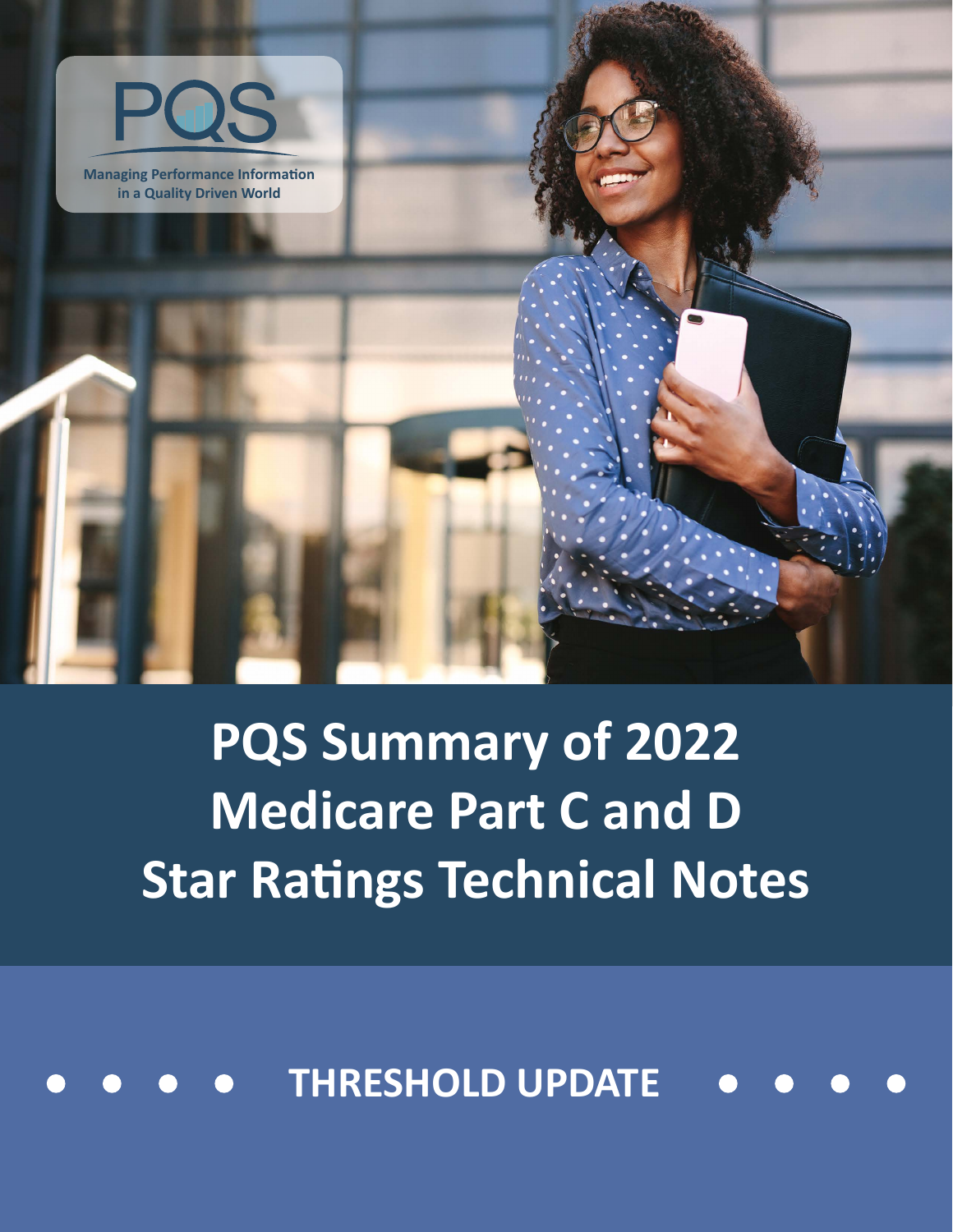

PHARMACY QUALITY SOLUTIONS

### **PQS Summary of 2022 Medicare Part C and D Star Ratings Technical Notes**

On October 8th, CMS released the Medicare 2022 Part C & D Star Rating Technical Notes. This update provides high-level summary of performance associated with key Part C & D measures.

The 2022 Star Ratings for Medicare Part C & D plans are displayed on the Medicare Plan Finder found at [www.medicare.gov.](http://www.medicare.gov) Medicare beneficiaries, starting on October 15th, can view these 2022 Star Ratings when selecting their MA-PD or PDP for the 2022 benefit year as part of the Open Enrollment period which will continue through December 7th.

Effective with the November EQUIPP® performance refresh, Pharmacy Quality Solutions (PQS) is displaying the updated 2022 Star Rating thresholds in EQuIPP® for the 3-, 4-, and 5-Star MAPD Thresholds within the Goal drop down menu on the main page. However, most plans, PBMs, and associated programs will continue to maintain customized, programmatic goals which are detailed in the Quality Improvement Program (QIP) table in addition to any applicable "My Programs" displays.

As partners for improving quality, PQS is providing key highlights from the 2022 Part C & D Star Rating Technical Notes that impact pharmacy-based quality measures. The complete version of the Technical Notes can be found [here](https://www.cms.gov/files/document/2022-star-ratings-technical-notes-oct-4-2022.pdf).

*Note: See Appendix I for the 2022 MAPD and PDP thresholds and Appendix II for average performance trends from 2014-2022.*

## **General Points and Highlights from the Medicare 2022 Part C & D Star Rating Technical Notes:**

- For the 2022 Star Ratings, CMS adopted a number of changes to address the impact of the 2019 Novel Coronavirus (COVID-19) in the Medicare and Medicaid Programs and to encourage that members and patients faced minimal hurdles to receiving necessary care and treatment. Implemented changes for the 2022 Star ratings includes the delayed implementation of guardrails until the 2023 Star Ratings so cut points for the 2022 Star Ratings (based on 2020 measurement year) could change by more than 5 percentage points if needed. Additionally, CMS expanded the existing hold harmless provision for the Part C and D improvement measures providing protections against a plan's summary or overall rating to decrease due to lower scores as a result of the COVID-19.
- Approximately 90% of MA-PD enrollees are currently in contracts that will have 4 or more stars in 2022 while ONLY 42% of PDP enrollees (although an increase from prior year) are in a Medicare contract with a rating of 4 or more stars for the 2022 plan year.
- Average Overall MAPD Star Rating increased to 4.37, up 0.31%, which was the largest jump from the previous three years. The average PDP Star Rating increased from 3.58 Stars in 2021 to 3.70 in 2022.
- 5 Star MAPD Health Plans for 2022 will increase to 74 individual plans up from 21 contracts in 2021.
- 5 Star PDP Health Plans for 2022 will increase to 10 individual plans up from 5 contracts in 2021.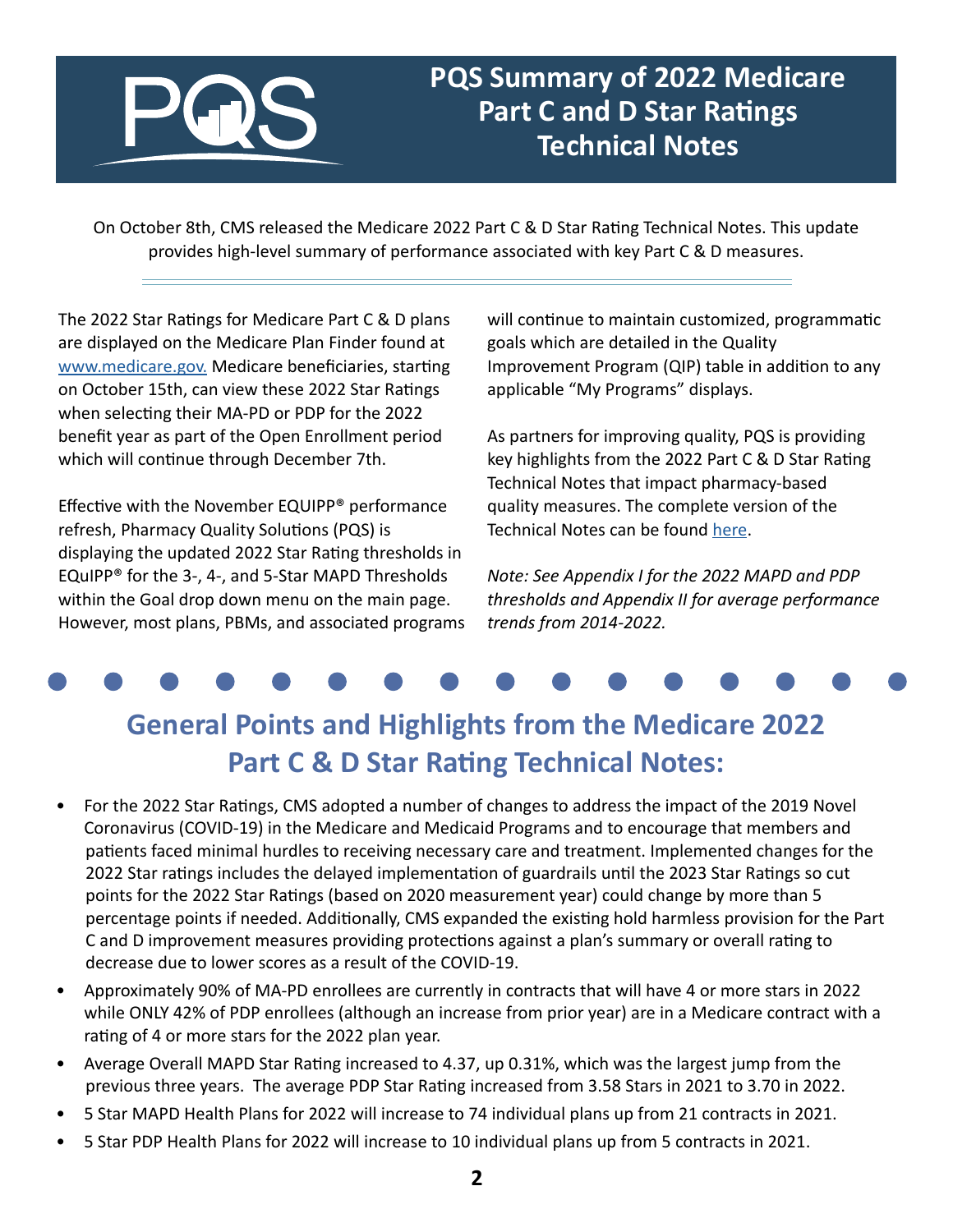# **Focused Updates for Medication-related Part D Measures from the Medicare 2022 Part C & D Stars**

#### **Medication Adherence Measures**

#### **Key Takeaways**

The average MAPD Star Ratings increased for two of the three Adherence (PDC) measures in 2022

- RASA PDC: 3.9 up from 3.2 Stars in 2021
- Statin PDC: 3.6 up from 3.3 Stars in 2021
- Diabetes PDC remains the same at 3.7 Stars
- MAPD average adherence rates for all three adherence measures increased, with Statin PDC having the largest average increase of 3.89% compared to the 2021 Star Rating CMS reported averages. The other two adherence measures both had a greater than 2% year over year increase in measure averages.
- The average PDP Star Rating for the RASA PDC measure had an increase for 2022 with the average Star Rating going from 3.1 to 3.5 Stars. The Diabetes PDC and Statin PDC measures remained the same for PDP plans compared to 2021.
- Despite the stagnant nature seen in the average Star Rating for the PDP adherence measures, the average scores for all three PDC measures increased by approximately 2%.
- For MAPD thresholds, all thresholds see an increase across all measures.
- For PDP thresholds, all measures see an increase in threshold as well.
- The average PDC scores based on 2020 data were (indicates change from 2021):

#### **MAPD**

- Diabetes: 86% (+3.4%)
- Hypertension: 87% (+2%)
- Cholesterol: 86% (+3%)

#### **PDP**

- Diabetes: 86% (+2%)
- Hypertension: 88% (+1%)
- Cholesterol: 87% (+2%)

#### **Measure Details**

• This measures the percentage of eligible members with a proportion of days covered (PDC) rate at 80% or over for the specific drug classes (e.g. diabetes, hypertension, and cholesterol medications).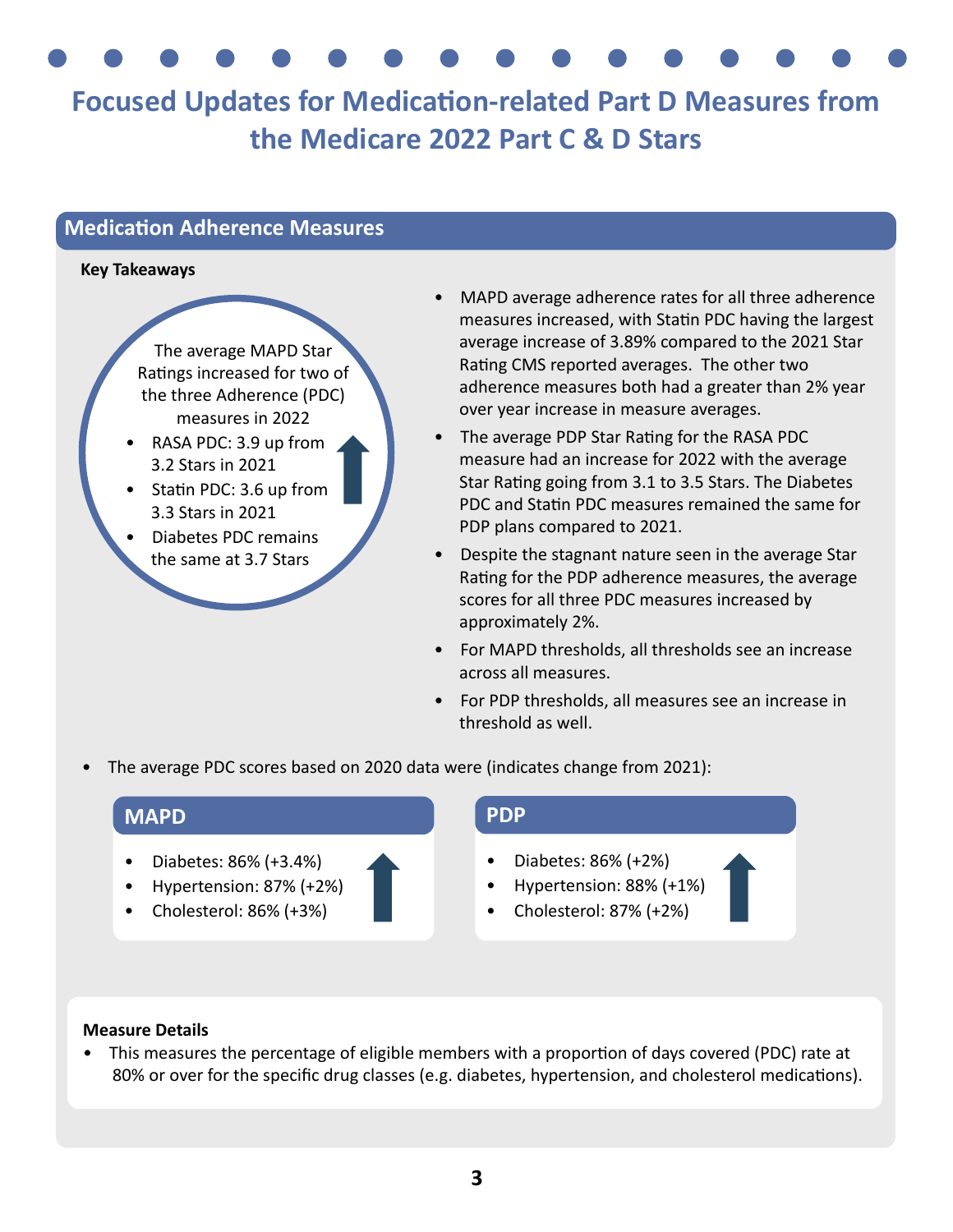#### **Medication Adherence Measures Continued**

#### **Measure Exclusions**

- Patients with one or more claims for sacubitril/valsartan are excluded from the hypertension/RASA adherence measure.
- Patients with one or more prescriptions for insulin are excluded from the Diabetes PDC measure.
- End Stage Renal Disease (ESRD) exclusions have been applied to measure results according to the most recent specifications from the measure steward. Additionally, patients indicating Hospice enrollment during the treatment period are also excluded from the adherence measures.

#### **Statin Use in Persons with Diabetes (SUPD)**

#### **Key Takeaways**



• The average performance for the SUPD measure was up 2% for MAPD to a new average of 83% and up 3% for PDPs to a new average of 81%.

#### **Measure Details**

- Measures the percentage of beneficiaries 40-75 years old who were dispensed at least two diabetes medications during the measurement period.
- Exclusions include members with ESRD or who are enrolled in hospice.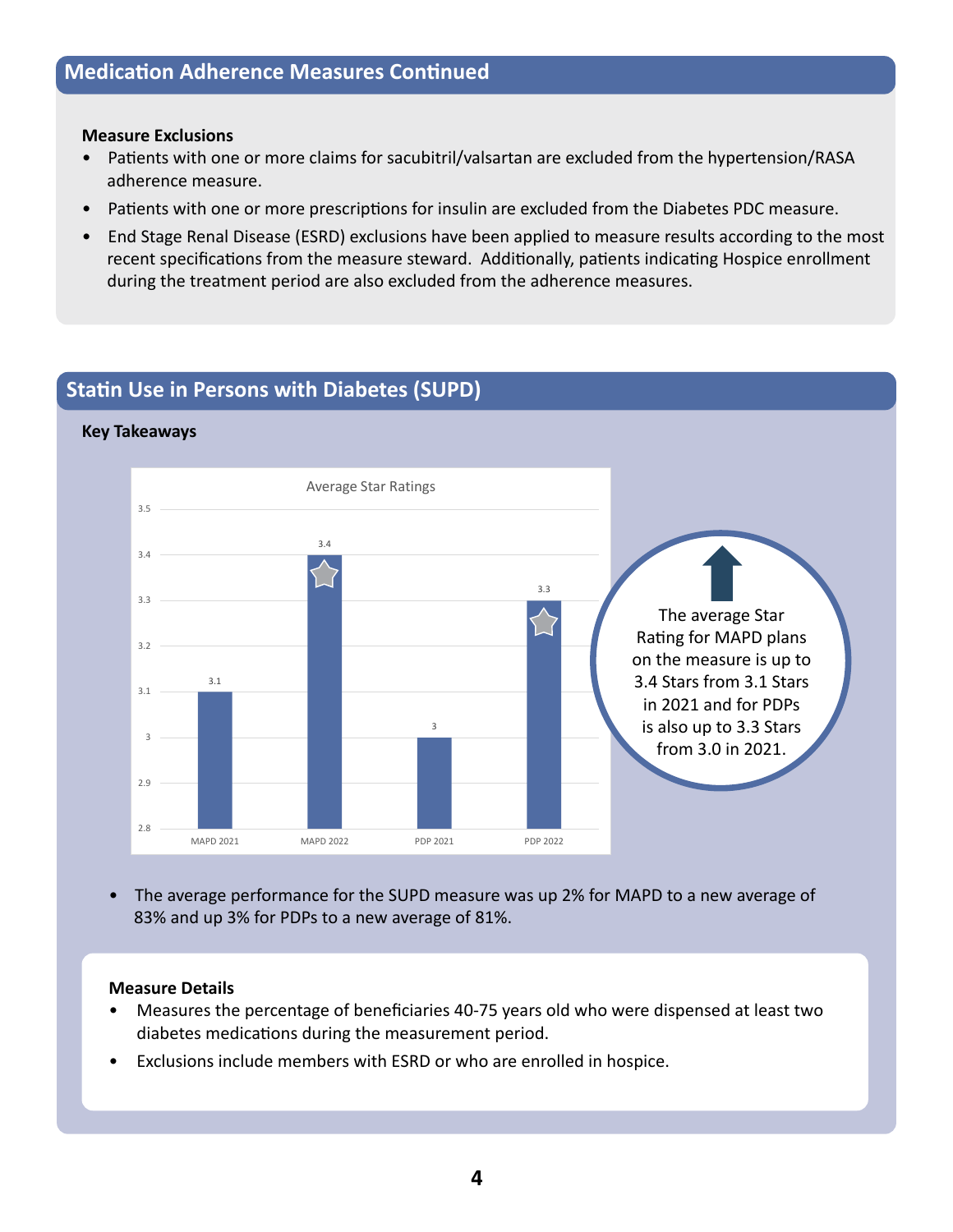### **Statin Therapy for Patients with Cardiovascular Disease (SPC) – PART C**

#### **Key Takeaways**

The average Star Rating for MAPD plans on the measure was up to 3.5 Stars from 3.1 Stars compared to the year prior.

• The average performance for the SPC measure was up 3% to 84%.

#### **Measure Details**

- The percentage of males 21–75 years of age and females 40–75 years of age during the measurement year, who were identified as having clinical atherosclerotic cardiovascular disease (ASCVD) and were dispensed at least one high or moderate-intensity statin medication during the measurement year.
- Several exclusions exist with other conditions including ESRD and Hospice.
- Key differences from the Part D SUPD measure involves the use of medical data to identify patients with ASCVD, and that the intensity of the statin is relevant to the measure, whereby only moderate to high intensity statins are to be prescribed for the qualifying patient population. Low intensity statins do not allow patients to achieve numerator status. The measure also has a one-year look back period to identify the qualifying population.

#### **MTM Program Completion Rate for Comprehensive Medication Review (CMR)**



• In addition to the increase in measure-level Star Ratings, the measure averages also increased significantly with MAPDs now having an average score of 83%, up 7% from the year prior, and PDPs have an average score of 54%, which is an increase of 9%.

#### **Measure Details**

- This measures the percent of MTM eligible members that have received a CMR during the measurement period.
	- o Members that did receive a CMR with less than 61 days of continuous enrollment will be included in the numerator and denominator for the measure. However, members that did not receive a CMR during the same time frame would be excluded from the measure.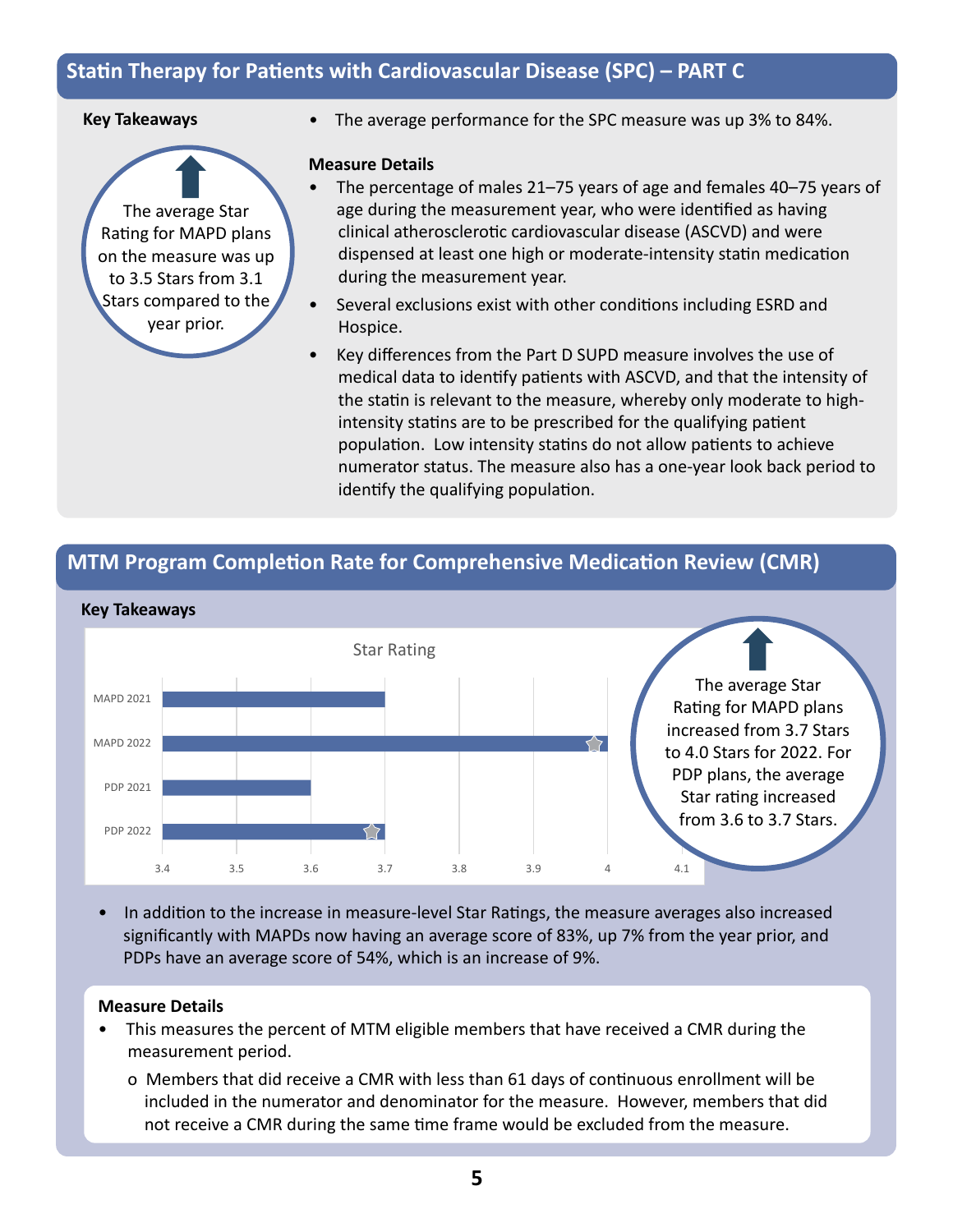# **Appendix I: 2022 MAPD & PDP Thresholds**

| <b>MAPD - 2022</b>                                                                 |        |        |        |        |        |  |  |
|------------------------------------------------------------------------------------|--------|--------|--------|--------|--------|--|--|
| <b>Measure Name</b>                                                                | 1 Star | 2 Star | 3 Star | 4 Star | 5 Star |  |  |
| <b>PDC Diabetes</b>                                                                | <80%   | 80%    | 85%    | 87%    | 91%    |  |  |
| <b>PDC Hypertension</b>                                                            | < 74%  | 74%    | 82%    | 87%    | 90%    |  |  |
| <b>PDC Cholesterol</b>                                                             | <78%   | 78%    | 83%    | 87%    | 91%    |  |  |
| <b>CMR Completion Rate</b>                                                         | <54%   | 54%    | 72%    | 82%    | 89%    |  |  |
| <b>Statin Use in Persons</b><br>with Diabetes                                      | <76%   | 76%    | 80%    | 84%    | 88%    |  |  |
| <b>Statin Therapy for</b><br><b>Patients with</b><br><b>Cardiovascular Disease</b> | < 76%  | 76%    | 81%    | 84%    | 89%    |  |  |

| <b>PDP - 2022</b>          |        |        |        |        |        |  |  |  |
|----------------------------|--------|--------|--------|--------|--------|--|--|--|
| <b>Measure Name</b>        | 1 Star | 2 Star | 3 Star | 4 Star | 5 Star |  |  |  |
| <b>PDC Diabetes</b>        | < 84%  | 84%    | 86%    | 88%    | 90%    |  |  |  |
| <b>PDC Hypertension</b>    | < 85%  | 85%    | 88%    | 89%    | 91%    |  |  |  |
| <b>PDC Cholesterol</b>     | < 82%  | 82%    | 86%    | 88%    | 90%    |  |  |  |
| <b>CMR Completion Rate</b> | < 31%  | 31%    | 47%    | 61%    | 74%    |  |  |  |
| <b>SUPD</b>                | < 77%  | 77%    | 79%    | 82%    | 84%    |  |  |  |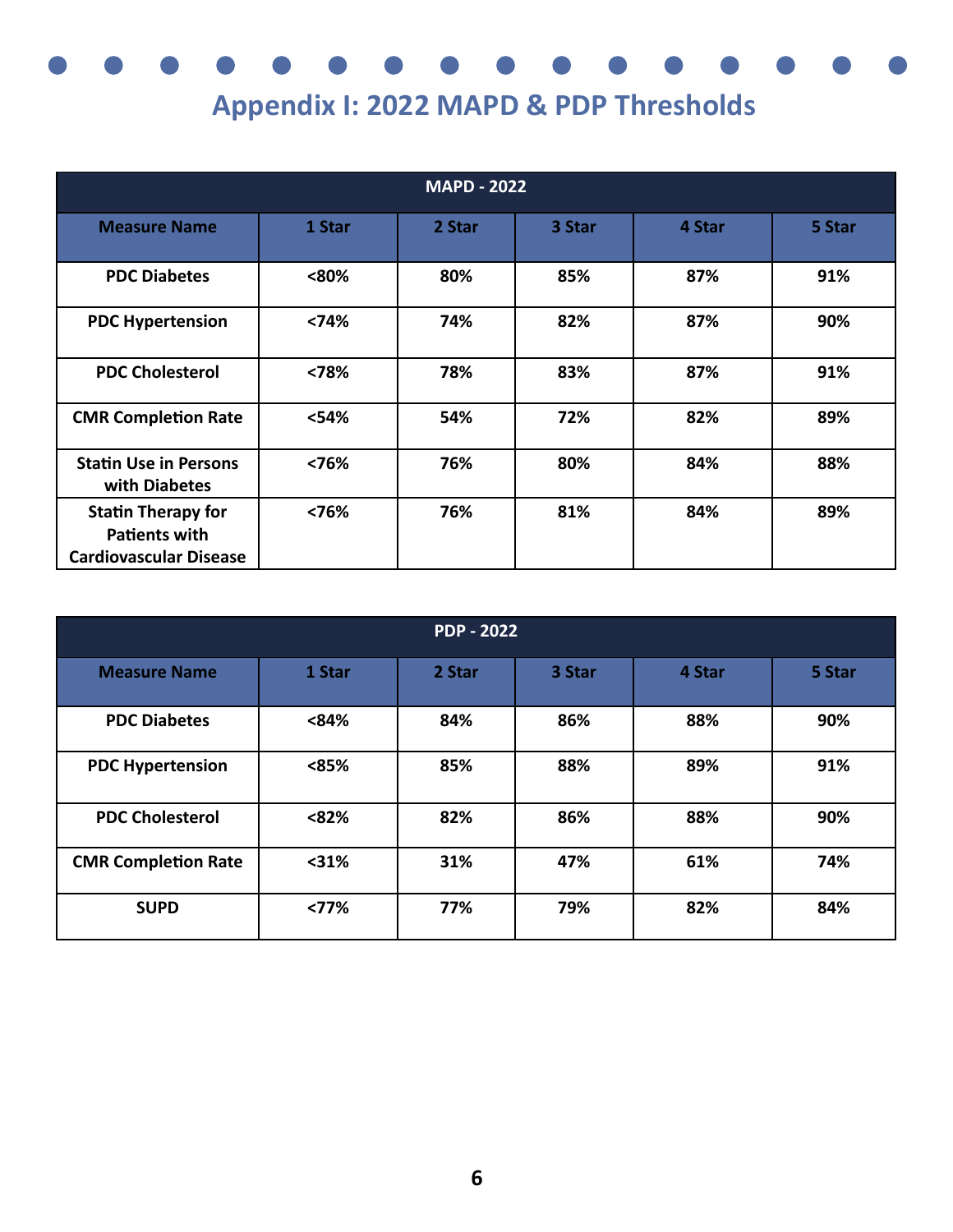

**Appendix II: 2022 MAPD & PDP Performance Trends**